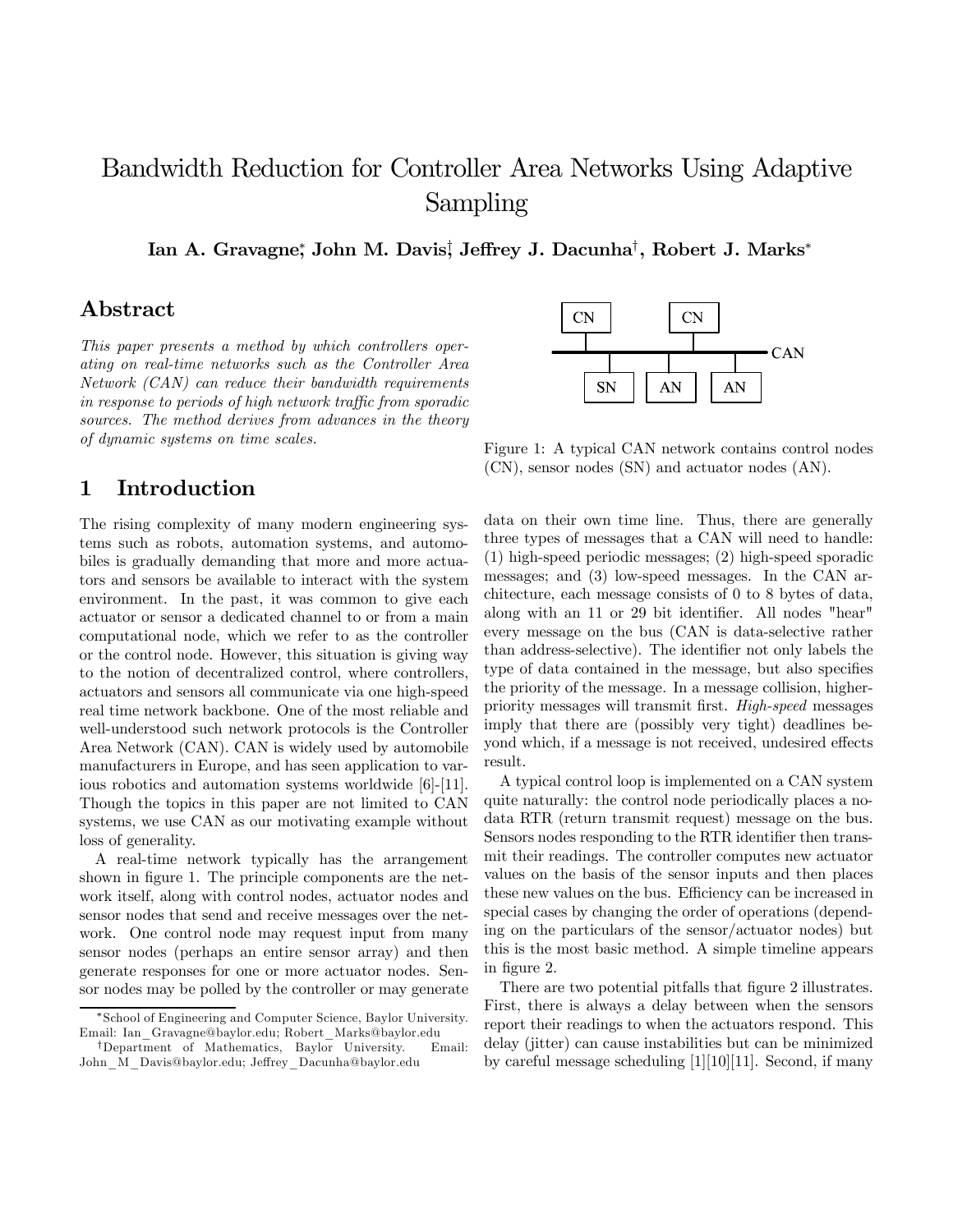

Figure 2: The CAN control loop timeline. During one control period,  $T_{req}$  is the RTR request time,  $T_{rec}$  the SN response time,  $T_{comp}$  the CN computation time,  $T_{trans}$  the time it takes the AN to receive its instructions and act, and  $T_{sleep}$  the inactive time until the beginning of the next period.

controllers with fixed control periods share the bus, little room for high-speed sporadic messages remains. These can be very important, signaling perhaps the depression of a brake pedal or that the fingers of a robot hand are making/breaking contact with an object. Thus, we next explore how to allow for limited periods of high-speed sporadic traffic by adapting the control period.

### 2 System Model

The following arguments use results and notation common to a branch of mathematics termed dynamic equations on time scales. For readers not familiar with this topic, an extremely brief introduction appears in the Appendix. We start with the assumption that the plant to be controlled can be approximated by a linear system of the form

$$
\dot{x} = Ax + Bu, \quad A \in \mathbb{R}^{n \times n}; B \in \mathbb{R}^{n \times m}
$$
 (1)

$$
u = Kx, \quad K \in \mathbb{R}^{m \times n}, \tag{2}
$$

and, for simplicity, that full-state feedback control is available to make the system behave as desired. We next discretize to an isolated time scale T, consisting of nonuniformly spaced points with unknown graininess. The discretization process is described in detail in [4], and yields

$$
x^{\Delta}(t) = \exp(c(\mu(t)A)(A+BK)x(t)) := \mathcal{A}(\mu(t))x(t),
$$
  
\n
$$
t \in \mathbb{T}.
$$
 (3)

The "expc" function is defined as

$$
\exp(x) := I + \frac{1}{2}X + \frac{1}{6}X^2 + \dots + \frac{1}{n!}X^{n-1}, \qquad (4)
$$

a convergent power series that behaves similarly to an exponential. It has several interesting and useful properties:

P1: 
$$
\exp(c(X)) = (e^X - I)X^{-1}
$$
 when  $X^{-1}$  exists,(5)

$$
P2 : \exp(c(j\omega)) = e^{j\omega/2} \operatorname{sinc}(\omega/2) \tag{6}
$$

$$
\text{P3}: \quad \exp\left(X\right) \to I \text{ as } X \to 0 \tag{7}
$$

Property P1 and P2 give the the function its name (the "exponent cardinal"). Property P3 shows that, in the special case that  $\mu \equiv 0$ , the expression  $\exp(c(\mu(t)A))$  reduces to an identity matrix, giving  $\dot{x} = (A + BK)x$  as expected in (3). The objective now is to generate the graininess  $\mu(t)$  – the distance from the current sampling time to the next sampling time, or the control period — dynamically, depending on network traffic and other factors discussed next.

We now repeat some fundamental results regarding the stability of linear systems on arbitrary time scales. The authors of [5] prove that time-invariant linear systems, or a time-varying linear systems that are Jordan reducible, will be exponentially stable if and only if every system eigenvalue belongs to the set of exponential stability  $S(\mathbb{T})$ . A subset of  $\mathcal{S}(\mathbb{T})$ , of interest here, is defined as

$$
\mathcal{S}_{\mathbb{C}}(\mathbb{T}) = \{ \lambda \in \mathbb{C} : \alpha = \lim_{t \to \infty} \frac{1}{t - t_0} \int_{t_0}^t \frac{\log|1 + \mu(\tau)\lambda(\tau)|}{\mu(\tau)} \Delta \tau < 0 \}.
$$
\n(8)

Looking at (8), it becomes apparent that the integrand must be negative on average. Furthermore, under the condition that  $\mu(t) > 0$  with no limit points, as in this paper,  $\mathcal{S}_{\mathbb{C}}(\mathbb{T})$  reduces by a fundamental theorem of time scale calculus [2] to

$$
\mathcal{S}_{\mathbb{C}}(\mathbb{T}) = \{ \lambda \in \mathbb{C} : \tag{9}
$$
\n
$$
\alpha = \lim_{t \to \infty} \frac{1}{t - t_0} \sum_{\tau = t_0}^t \log|1 + \mu(\tau)\lambda(\tau)| < 0 \}.
$$

(Note that the summation limits are really the ordinals of the associated times. This is a convenient shorthand notation.) To make the problem more tractable, we next note that a sufficient condition for the infinite average in (9) to remain negative is for the moving average over every k points to remain negative. Setting  $t_0 = 0$ , we then have the desired stability criterion that

$$
\frac{1}{t - \rho^k(t)} \sum_{\tau = \rho^k(t)}^t \log|1 + \mu(\tau)\lambda(\tau)| < 0 \quad \forall t \in \mathbb{T} \tag{10}
$$

which further simplifies to

$$
P(t) := \prod_{\tau = \rho^k(t)}^t |1 + \mu(\tau)\lambda(\tau)| < 1. \tag{11}
$$

To complete the background, we lastly note that, as long as all eigenvalues of  $(A + BK)$  have negative real parts, then there exists some non-zero positive constant  $\mu_{\text{max}}$  such that eigenvalues  $\lambda_i$  of  $\mathcal{A}(\mu(t))$  will give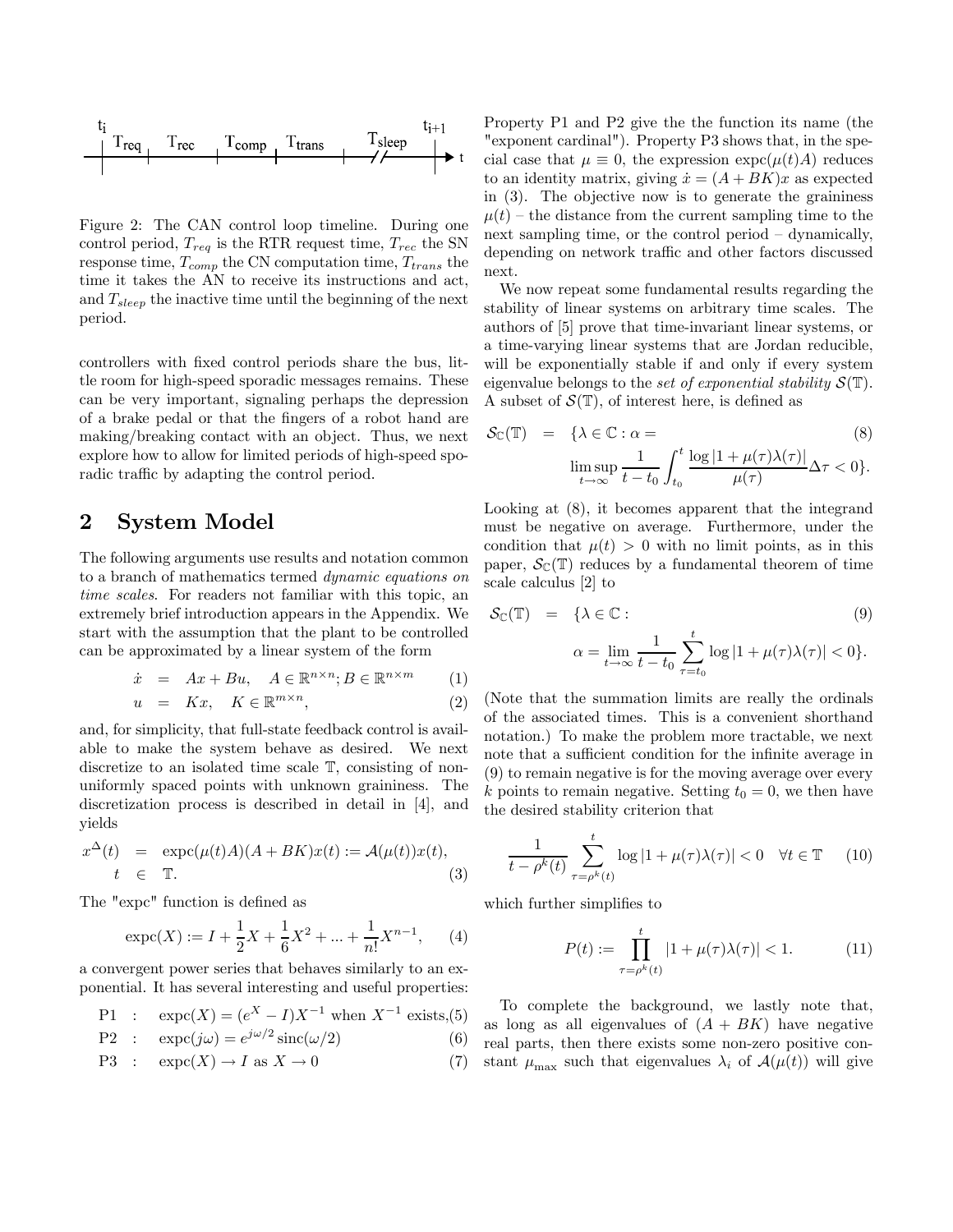$|1 + \mu(t)\lambda_i(t)| < 1$  if  $\mu(t) < \mu_{\text{max}}$  [4]. The region defined by  $|1 + \mu \lambda| < 1$  is termed the *Hilger Circle*, a circle in the left-hand complex plain that passes through the origin, with center at  $-\frac{1}{\mu}$ . Note that, for systems of non-constant graininess, the Hilger Circle changes radius dynamically, and thus one interpretation of (8) is that system eigenvalues must reside in the circle "most" of the time, on average. However, as with continuous-time systems, when the system matrix is time varying, simple eigenvalue placement is not sufficient to deduce any conclusions about the overall system stability. For this reason we introduce the following Lyapunov analysis. We choose the Lyapunov functional

$$
V = x^T Q x \tag{12}
$$

where Q solves the equation

$$
\mathcal{A}^{*T}Q + Q\mathcal{A}^* + \mu^*\mathcal{A}^{*T}Q\mathcal{A} = -I \tag{13}
$$

with  $\mathcal{A}^* := \mathcal{A}(\mu^*)$  as per the definition in (3). That such a solution Q exists is proved by Dacunha [3] with the only prerequisite being that  $A^*$  has eigenvalues in the Hilger Circle (which requires  $\mu(t) < \mu_{\text{max}}$  as per the discussion above). Clearly, when the fixed  $\mu^*$  is replaced by the timevarying  $\mu(t)$ , the equation above then becomes

$$
\mathcal{A}(\mu(t))^T Q + Q\mathcal{A}(\mu(t)) + \mu(t)\mathcal{A}(\mu(t))^T Q\mathcal{A}(\mu(t))
$$
  
= -I + \Sigma(\mu(t))

where  $\Sigma(\mu^*)=0$ . Differentiating V gives

$$
V^{\Delta} = x^{\Delta}(t)^{T} Q x(\sigma(t)) + x(t)^{T} Q x^{\Delta}(t)
$$
  
\n
$$
= x^{T} [A(\mu)^{T} Q + Q \mathcal{A}(\mu) + \mu \mathcal{A}(\mu)^{T} Q \mathcal{A}(\mu)]x
$$
  
\n
$$
= x^{T} [-I + \Sigma(\mu)]x
$$
  
\n
$$
\leq \frac{-1 + \lambda_{\max}(\Sigma(\mu))}{\lambda_{\min}(Q)} V := \eta(\mu) V. \tag{14}
$$

Examining the definition of  $\eta(\mu)$ , it is clear that  $\eta < 0$ in a neighborhood of  $\mu^*$ , suggesting that the system will remain stable over any range of sampling periods within that neighborhood. However, it is actually not necessary to restrict  $\mu$  to the  $\eta(\mu) < 0$  region all of the time. To see this, we reference a theorem in [4] showing that, if  $\eta \in \mathcal{S}_{\mathbb{C}}(\mathbb{T})$ , then there exists a positive constant K such that

$$
V \leq Ke^{-\alpha t},\tag{15}
$$

and therefore that the state  $x(t)$  is exponentially bounded as well. Herein lies the power of the time scale analysis introduced in this paper: the set  $\mathcal{S}_{\mathbb{C}}(\mathbb{T})$  clearly allows for  $\eta > 0$  as long as  $\eta$  does not remain positive for too long. In particular, if the control node can keep  $P(t) < 1$ , then one or even a string of "long" sample periods will not affect the overall system stability, even sample periods  $\mu(t) \geq \mu_{\text{max}}$ that make the system instantaneously unstable!

## 3 Adaptive Sampling

One consequence of the preceding analysis is that the control system will not lose stability if the eigenvalues fall outside of the Hilger Circle for limited periods of time. One way this might happen is to (intentionally) permit the sampling period to occasionally rise above  $\mu_{\text{max}}$ , thus rendering  $|1 + \mu(t)\eta(t)| \geq 1$  during that period. If the window for  $P(t)$  is large enough, then a number of such infractions can be tolerated while still maintaining  $P(t) < 1$ . In fact, the number of tolerable unstable periods can be maximized if the controller is nominally operating with a period that minimizes  $|1 + \mu(t)\eta(t)|$ , which we denoted  $\mu^*$ above. This minimizes  $P(t)$  and gives the system more head room to allow for unstable periods while still maintaining overall stability. If, however,  $P(t)$  rises too much (i.e. approaches 1 too closely) it is conversely possible to monitor  $P$  and reduce the nominal sampling period below  $\mu^*$  until  $P$  falls below some threshold.

Naturally, the presence of dense network traffic is one obvious condition sufficient to trigger a rise in the control period. There are conceivably many ways in which network traffic metrics could be used to raise  $\mu(t)$ , but if the network is a CAN, one particularly simple way is to set  $T_{sleep}$  to a constant (refer to figure 2), rather than setting  $\mu$  (or  $t_{i+1}-t_i$ ) constant as is usually done.  $T_{sleep}$  would be determined so that, in the absence of high-priority traffic, the nominal desired period is equal to the optimal period,  $\mu^*$ . This value is called  $T^*_{sleep}$ . When network traffic becomes dense, the durations of  $T_{req}$ ,  $T_{rec}$  and  $T_{trans}$  rise, and then the actual period rises above the desired period,  $\mu(t) > \mu^*$ . This is tolerable for a time – and may be tolerable indefinitely – unless  $P(t)$  gets too close to unity, in which case the controller can switch to a lower desired period (by lowering  $T_{sleep}$  to some predetermined  $\hat{T}_{sleep}$ ), below the optimal one. This yields a particularly simple update rule for  $\mu_d(t)$  that can be implemented even on small embedded CAN controllers:

- 1. Measure the actual time duration  $T_{req} + T_{rec} + T_{comp} +$  $T_{trans}$ .
- 2. If  $P(t) < \bar{P}$  (some threshold  $< 1$ ) then sleep for  $T_{sleep} = T_{sleep}^*$ . Otherwise  $T_{sleep} = \hat{T}_{sleep}$ .
- 3. Calculate  $\mu = T_{req} + T_{rec} + T_{comp} + T_{trans} + T_{sleep}$ .
- 4. Calculate max<sub>i</sub>  $|1 + \mu(t)\eta(t)|$  and then update  $P(t)$ .
- 5. Sleep. Upon wake, repeat at step 1.

Note that step 4 appears computationally intensive, but in fact a range of values for  $|1 + \mu \eta|$  versus  $\mu(t)$  can be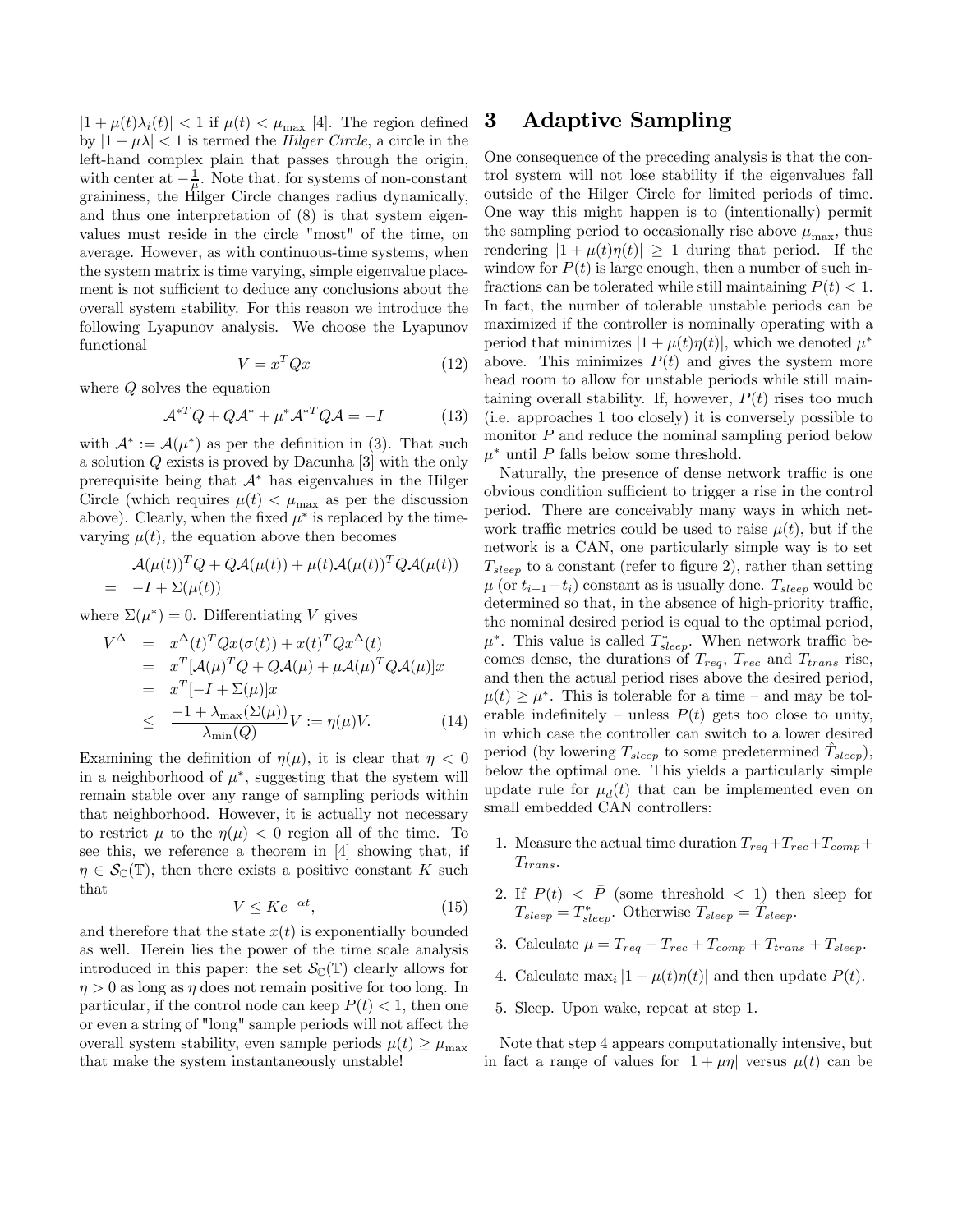computed ahead of time and stored in a lookup table for fast reference. Step 1 is possible because CAN is a realtime network: once the controller knows that the actuator messages have left the transmit queue, it automatically follows that they have been received by the actuator nodes, after which the timing becomes strictly deterministic. The overall effect of the algorithm is to specify a desired period of

$$
\mu_d(t) = \min(T_{req} + T_{rec} + T_{trans}) + T_{comp} + T_{sleep}, \tag{16}
$$

which only occurs if there is no competing network traffic. Since  $T_{comp}$  is fixed and  $T_{sleep}$  takes on one of two values,  $\mu_d(t)$  takes on one of two values as well.

## 4 Simulation

For an example, we choose the (inherently unstable) system

$$
A = \begin{bmatrix} 0 & 1 \\ -4 & 1 \end{bmatrix}, B = \begin{bmatrix} 0 \\ 1 \end{bmatrix}, K = \begin{bmatrix} 0 & -2 \end{bmatrix}. \tag{17}
$$

The closed loop continuous system has poles at  $\lambda_i$  =  $-0.5 \pm 1.94j$ , which are stable although obviously not "optimal". (We want to preserve some interesting dynamics.) Off-line computation finds that the minimum of max<sub>i</sub>  $|1 + \mu(t)\eta(t)|$  occurs at  $\mu^* = 0.581$ , and that  $\mu_{\text{max}} = 0.837$ . Without loss of generality, we set  $T_{comp} =$ 0, and assume that, with no competing network traffic,  $T_{req} + T_{rec} + T_{trans} = 0$ . This implies that  $T_{sleep}^{*} = 0.581$ , and we choose  $\hat{T}_{sleep} = 0.2$ . (It should also be noted that, with this choice of  $\mu^*, \eta < 0$  holds for all  $\mu(t)$  down to practically zero.)

Figures 3 and 4 illustrate scenarios where a burst of network traffic occurs between  $15 < t < 45$ . In both figures, the first 3 seconds show  $\mu = \mu_d = 0.2$  because, while there is theoretically no traffic in this interval,  $P$  is initialized to 1 which exceeds the programmed threshold  $\bar{P} = 0.25$ . The averaging window for  $P(t)$  is 25 samples. During the high-traffic interval, figure 3 shows that  $P < P$  at all times, and therefore the controller tolerates the additional delays even though 14 periods exceed the instantaneous stability limit,  $\mu > \mu_{\text{max}}$ . Thus, in this interval, only 42 control periods are necessary versus 52 if the controller operated on a fixed period basis at the optimal period, a bandwidth reduction of 19.2%, leaving additional bandwidth available to the sporadic messages on the bus. In figure 4, traffic becomes dense enough that  $P > \overline{P}$  briefly, and the controller switches to  $\mu_d = 0.2$ . This has the effect of quickly reducing the magnitude of P, and during



Figure 3: The system response to a burst of traffic.

the high-traffic interval only 45 control periods are necessary, a 13.5% reduction in bandwidth. Again, the control period exceeds the instantaneous stability limit of  $\mu_{\text{max}}$ for 14 periods. Significantly higher bandwidth reductions would be possible under this algorithm compared against a system using the "rule of 10" (i.e. that the controller should sample at least 10 times faster than the smallest time constant in the system).

#### 5 Conclusion

The paper presents a simple algorithm to permit controllers on real-time distributed control networks such as CAN to adapt their sample periods in response to bursts of high-priority sporadic traffic. Using recent results from the mathematical field of dynamical equations on time scales, the analysis shows that the algorithm can maintain stability on average even when the delays are so large that the system is instantaneously unstable. As robotics and automation systems grow ever more complex and require more sensors and actuators, algorithms such as this may help to stave off the inevitable bandwidth crunch.

More analysis is necessary to characterize the behavior of this algorithm under various conditions. The analysis here does not take into account the problem of jitter, and it is not clear that any of the commonly used message priority scheduling schemes will work well in an adaptive sampling situation: such algorithms have always been designed to maximize synchronicity rather than allowing for the purposeful introduction of asynchronicity, as was done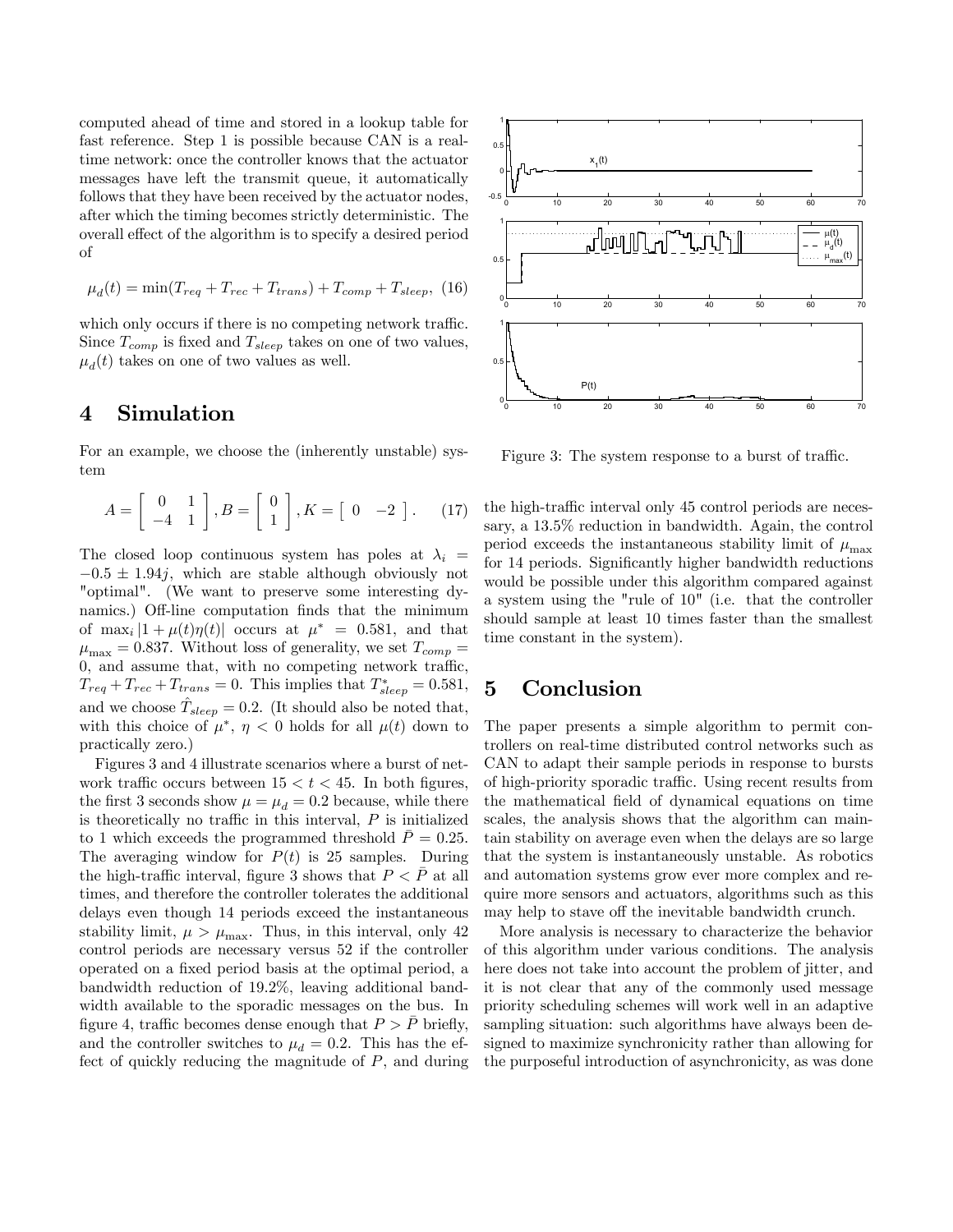

Figure 4: System response to another burst of traffic. Note that  $P(t) > 0.25$  for a brief time.

here. Further subjects of study are improved adaptation laws that can vary  $\mu_d(t)$  continuously, and examination of the effects of the present technique on nonlinear plants.

## 6 Appendix

A thorough introduction to dynamic equations on time scales is beyond the scope of this appendix; however, Bohner and Peterson [2] have written an excellent overview of the subject. In short, the theory springs from the doctoral dissertation of S. Hilger in 1988. Starting the early 1990's, the theory began to grow until in 2001 a complete treatise on the subject appeared [2].

A time scale T in this context is defined as an arbitrary non-empty closed subset of the real numbers. Thus time scales can be any of the usual integer subsets (e.g.  $\mathbb{Z}$ ) or  $\mathbb N$ , the entire real line  $(\mathbb R)$  or any combination of discrete points unioned with continuous intervals. The bulk of engineering systems theory to date rests on two time scales,  $\mathbb R$  and  $\mathbb Z$  (or more generally  $h\mathbb Z$ , meaning discrete points separated by distance  $h$ ). However, as this paper illustrates, there are occasional instances when necessity or convenience dictates the use of an alternate time scale. The question of how to how to approach the study of  $dy$ namic systems on time scales then becomes relevant, and in fact the majority of research on time scales so far has focused on expanding and generalizing the vast suite of tools available to the differential and difference equation theorist.

The paper makes use of a few essential definitions and theorems from this body of work, which we discuss now.

Definition 1 The forward jump operator  $\sigma(t)$  :  $\mathbb{T} \to \mathbb{T}$  and the **backward jump operator**  $\rho(t) : \mathbb{T} \to \mathbb{T}$ are given by

$$
\sigma(t) = \inf_{s \in \mathbb{T}} \{ s > t \}, \quad \rho(t) = \sup_{s \in \mathbb{T}} \{ s < t \}. \tag{18}
$$

The graininess function  $\mu(t) : \mathbb{T} \to [0,\infty)$  is given by

$$
\mu(t) = \sigma(t) - t. \tag{19}
$$

Evidently, since the forward jump operator returns the next point in the time scale, the graininess can be visualized as the step size. Note that, for a closed interval of R,  $\sigma(t)=0$  except at the right-most point, and therefore  $\mu(t)=0$  except at the right-most point. Thus it becomes clear that time scales consist of collections of two types of elements, scattered points (i.e. points where  $\rho(t) \neq t$ and  $\sigma(t) \neq t$ ) and *dense points* (i.e. points where  $\rho(t) = t$ or  $\sigma(t) = t$ .) At the endpoints of continuous intervals, we have left- and right-dense points as well. Points that are right- and left-scattered are termed isolated.

**Definition 2** For some function  $f : \mathbb{T} \to \mathbb{R}$ , the delta derivative of  $f(t)$ , designated  $f^{\Delta}(t)$ , is the number (when it exists) with the property that there is some neighborhood U of t where

$$
\left| [f(\sigma(t)) - f(s)] - f^{\Delta}(t) [\sigma(t) - s] \right| \le \epsilon |\sigma(t) - s| \quad \forall s \in U,
$$
  
and  $\epsilon > 0$ .

We say that  $f$  is delta differentiable provided the delta derivative  $f^{\Delta}$  exists for all  $t \in \mathbb{T} - \{\max(\mathbb{T})\} := \mathbb{T}^{\kappa}$ , i.e. the timescale minus its right-most point if that point exists. For simplicity in this paper we omit the  $\mathbb{T}^{\kappa}$  notation because of the convention that, if the time scale does not have a maximum,  $\mathbb{T}^{\kappa} = \mathbb{T}$ . Not surprisingly, the condition for existence of the delta derivative is simply that  $f$  be continuous over all closed, continuous intervals, if there are any (i.e. all subsets of  $\mathbb{R}$ ). If this is the case, the delta derivative is well defined by the equality

$$
f^{\Delta} = \frac{f(\sigma(t)) - f(t)}{\mu(t)}.
$$
\n(20)

Needless to say, the generalizations of the usual rules of differentiation are not always as simple as their continuous cousins (e.g.  $[x^3(t)]^{\Delta} \neq 3x^2(t)$ ).

Of course, along with differentiation one would like to have integration. For this, we require some mild technical conditions  $[2]$ , including that f be *regulated*, meaning that its right- and left-sided limits exist at any right- and leftdense points in T.